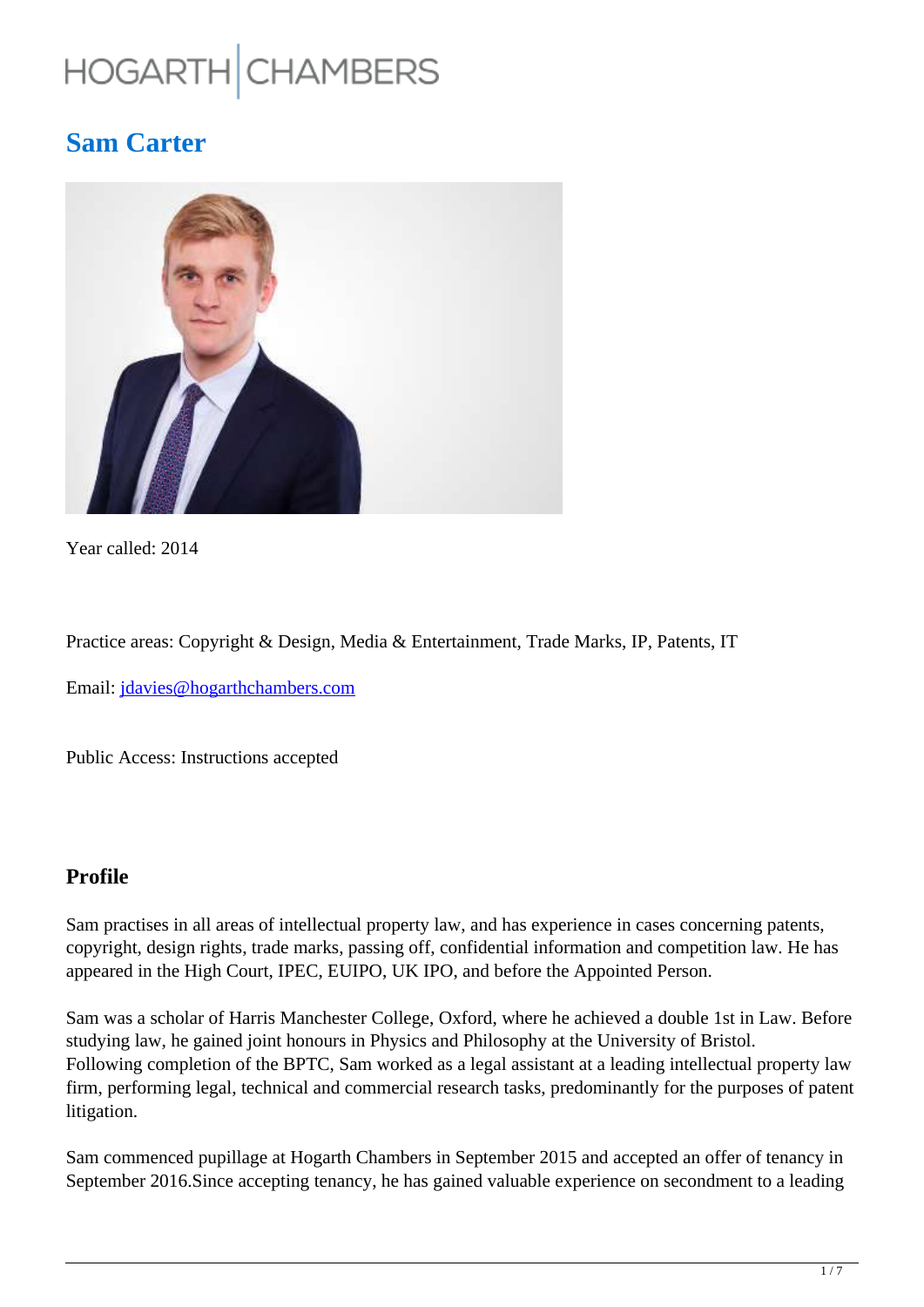intellectual property law firm assisting in a patent case relating to automatic lawn mowers, amongst other matters.

Sam is a contributor to the CIPA Guide to the Patents Act, and to Copinger and Skone James on Copyright.

Sam can also accept public access instructions.

# **Cases**

# **Copyright**

**Weiss Technik UK Limited & ors v SJJ System Services Limited & ors (2018-ongoing)** – High Court copyright, database right, confidential information, breach of contract and conspiracy to cause loss by unlawful means dispute concerning software and other information relevant to the operation of environmental simulation chambers.

**Island Records & ors v Live From Abbey Road Limited (2020-ongoing)** – CCMC in High Court copyright dispute relating to ownership of copyright in materials associated with the Live From Abbey Road tv program.

**NCFE v TQUK (2020)** – High Court STS dispute concerning alleged infringement of copyright in training qualification specifications.

**Caroline Ukoumunne v University of Birmingham [2020] EWHC 184 (IPEC); [2020] EWHC 2927 (IPEC)** – strike out of claim for alleged infringement of copyright, breach of confidence, breach of contract relating to alleged plagiarism of doctoral thesis.

**Vocal Star Limited v Phoenix Music Group Ltd (2019)** – copyright infringement dispute relating to karaoke CD album covers.

**Duffy Archive Limited v VR Music Limited (2018-2019)** – copyright and trade mark dispute concerning the David Bowie lightning bolt used on the Aladdin Sane album cover.

**First HDTV v Kartina World LLP (2018)** – copyright dispute relating to sale of television decoders. Latesail Limited v Sailchecker Limited (2018) – database right dispute.

**TOA Taxis (Radio System) Limited v Massadiq Hussain (2017-2018)** – copyright and passing off dispute relating to the use of a logo.

**Jessica Carroll v Eye Flight Films Limited (2017-2018)** – dispute relating to infringement of performance rights in a voiceover.

**Victor Lilley v Financial Times Limited [2017] EWHC 1916 (Ch) – strike out of claim for alleged** infringement of copyright in newspaper articles.

**Victor Lilley v Euromoney Institutional Investor Plc [2017] EWHC 3593 (Ch) – strike out of claim** for alleged infringement of copyright in newspaper articles.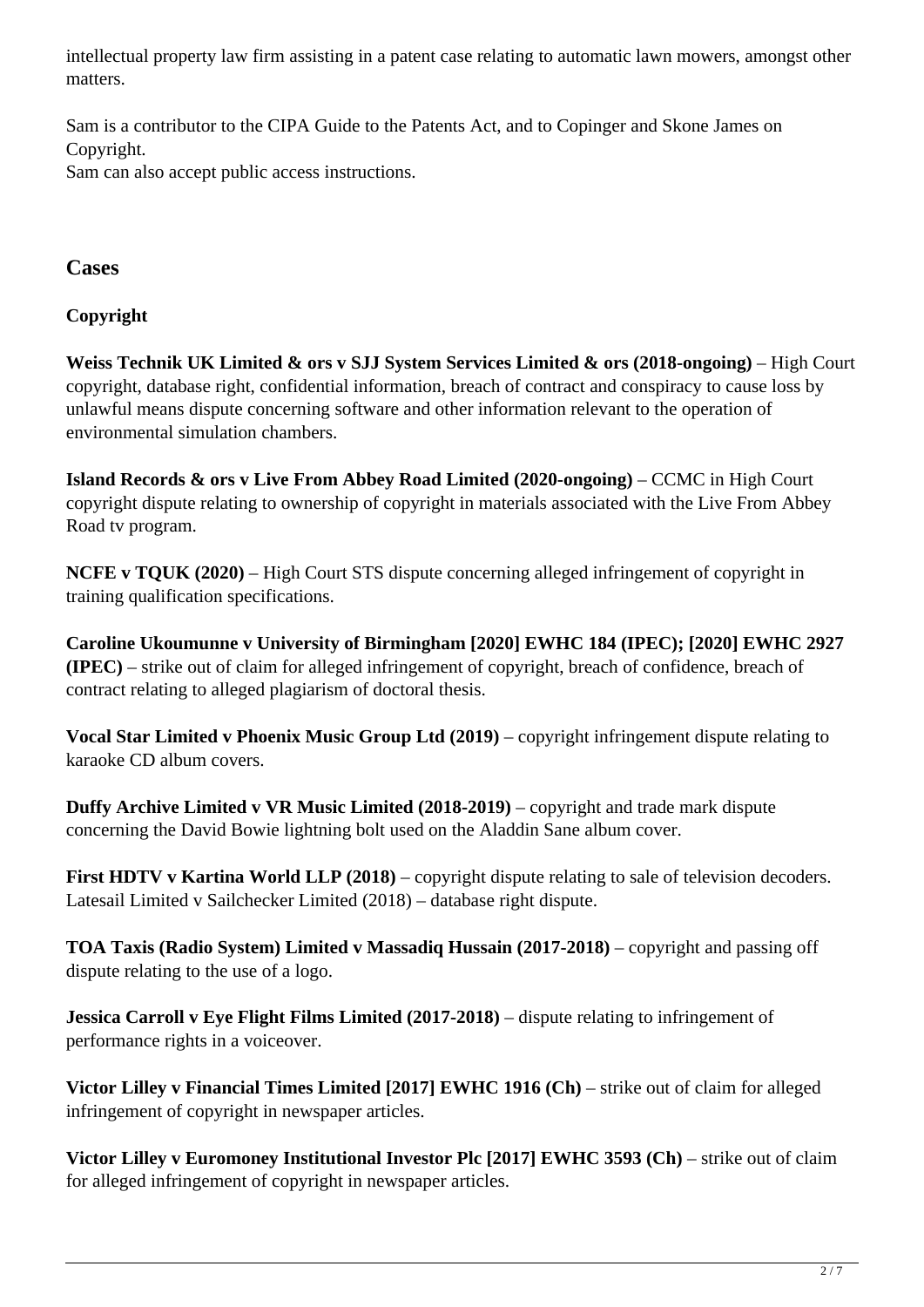#### **Trade marks and passing off**

**Equisafety Ltd v Battle, Hayward & Bower Limited (2020-2021)** – trade mark and passing off dispute concerning use of the MERCURY mark in relation to equestrian clothing and equipment.

**IBSA Farmaceutici Italia Srl v Med-FX Ltd (2020)** – Norwich Pharmacal application in the context of alleged parallel imports of dermal filler devices.

**Urbanbubble Ltd v Urban Evolution Property Management Ltd (2020)** – trade mark and passing off dispute between property management businesses.

Geneva Laboratories Limited v Queens Cosmetics Limited (2020) – trade mark dispute concerning allegedly counterfeit BIO-OIL.

**Fit Kitchen Limited v Scratch Meals Limited (2019)** – trade mark and passing off dispute concerning FIT KITCHEN branded ready meals.

**Unilever (2019)** – resisting applications by various parties to set aside default judgments entered on behalf of Unilever.

**Dreamboys London Limited v Bargain Travel Bureau Limited (2018-2019)** – trade mark and passing off dispute.

**Camelot UK Lotteries Limited v Lottoland Limited (2018)** – trade mark infringement dispute concerning use of the sign EUROMILLIONAIRE in relation to betting on the outcomes of lotteries.

**F45 Training Pty Limited v Leo Star Limited (2018)** – franchise dispute including trade mark infringement issues. (Settled)

**Nicoventures Holdings Limited v The London Vape Company Ltd [2017] EWHC 3328 (Ch)** – appeal to the High Court against a decision of the UK IPO in a trade mark opposition relating to ecigarettes.

**NK Streamline Transport Limited v Wimborne Cars Limited (2017)** – passing off and confidential information dispute between taxi companies. Settled.

**AVITA (2021)** – acted for the respondent in appeal to the Appointed Person in consolidated trade mark oppositions.

**INOV-8 TERRAULTRA (2021)** – trade mark opposition.

**EDU-SCI O/378/20** – trade mark opposition.

**AXIS O/037/20** – trade mark opposition.

**STORIES OF I DO O/159/19** – trade mark opposition.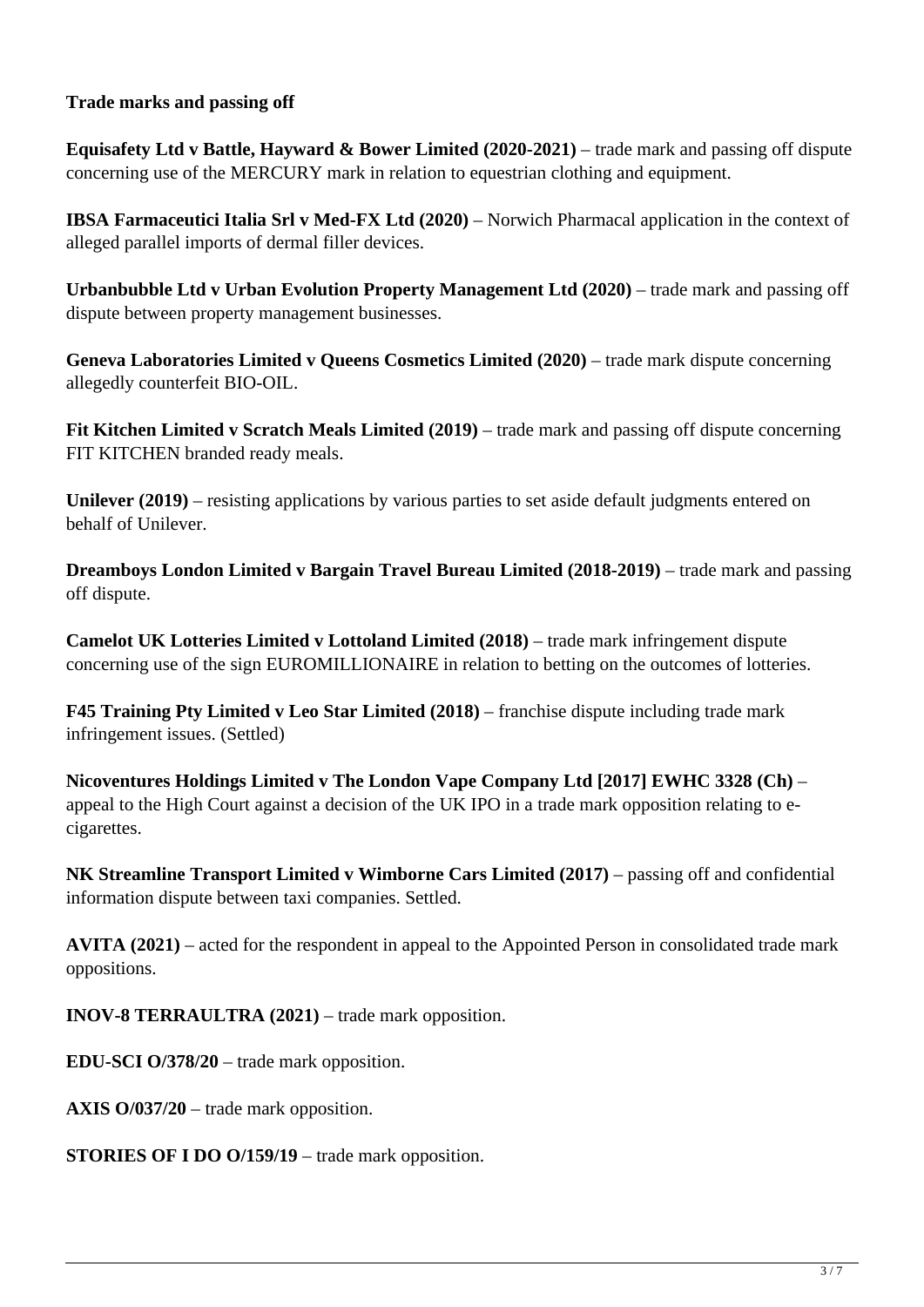**PROAURA O/109/19** – trade mark opposition.

**GLOBAL CEMENT REPORT O/070/18** – trade mark opposition on grounds of descriptiveness/lack of inherent distinctiveness.

**LUMIQS T-133/18** – appeal to the General Court in the context of trade mark opposition proceedings.

LITTLE KICKERSS O/826/18 – trade mark opposition.

**C3 EX MACHINA O/010/18 and O/394/18** – permission to admit late-filed TM8 in the context of invalidity proceedings.

**GOYA O/663/18** – permission to admit late-filed TM8s in the context of multiple related invalidity and revocation proceedings.

**VIVO O/218/17** – appeal to the Appointed Person on the subject of non-use in the context of trade mark opposition proceedings.

**ADVANTAGE HOLIDAYS O/043/17** – trade mark opposition.

#### **Patents**

**Mainetti (UK) Limited v Gifts 4 All Occasions Limited (2020)** – Norwich Pharmacal application in the context of allegations of patent infringement relating to a children's car seat.

**Clearswift Limited v Glasswall (IP) Limited [2018] EWHC 2442 (Pat) – a revocation action** concerning virus checking software.

**Positec Power Tools (Europe) Limited v Husqvarna AB (2017-2018) – assisted as a secondee to** solicitors for the Claimant in a patent claim relating to a method for operating an electronic device (such as an automatic lawnmower) within an electronic demarcating system. Experiments were performed by both parties. The case settled shortly before trial.

Advised pre-action on various other patent matters.

#### **Designs**

**Taylor's Eye Witness Limited v KN Master Limited (2018)** – unregistered design right, copyright, trade mark and passing off dispute relating to kitchen knives.

**Parisian (UK) Limited v Missi Limited (2017)** – unregistered design right dispute relating to the design of clothing. Settled.

Advised pre-action on various other registered and unregistered design right matters.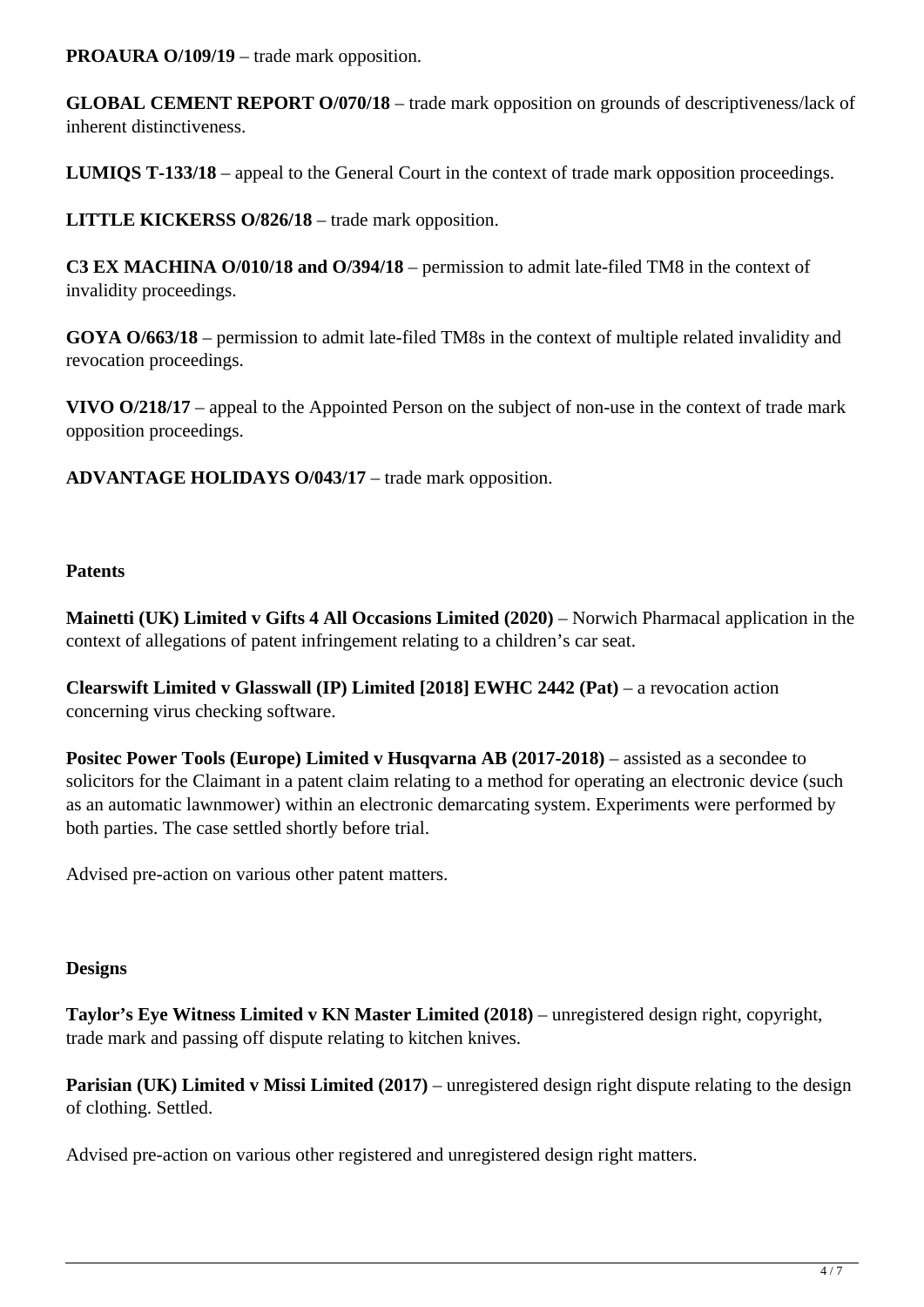#### **Confidential Information**

**Weiss Technik UK Limited & ors v SJJ System Services Limited & ors (2018-ongoing)** – High Court copyright, database right, confidential information, breach of contract and conspiracy to cause loss by unlawful means dispute concerning software and other information relevant to the operation of environmental simulation chambers.

**Choudhrie v Choudhrie [2019] EWHC 2066 (Ch)** – junior counsel in application to strike out claim for declaration in relation to extent of duties of confidence owed by wife on separation.

#### **Miscellaneous**

**Kieran Hebden v Domino Recording Company Limited (2020-ongoing)** – dispute concerning royalty payments for digital exploitation of music of the artist Four Tet.

**Beauty Service Limited v eBay Europe SARL (2016-2018)** – dispute relating to eBay VeRO notifications. Settled.

**Assisted on during pupillage**

#### **Patents**

**Glass v Freyssinet [2015] EWHC 2972 (IPEC)** – patent trial concerning cathodic protection apparatus and method.

**Meter-Tech LLC v British Gas Trading Ltd – [2016] EWHC 2278 (Pat)** – a patent trial concerning smart meters, where the Court held that a large scale use could be within the experimental use exception but had to relate to the subject matter of the invention.

Global Flood Defence Systems v Johann Van Den Noort Beheer BV [2016] EWHC 1851 – dispute relating to unlawful threats of patent infringement, unpaid royalties, and misrepresentation.

**American Science & Engineering Inc v Rapiscan Systems Inc BL O/119/16** – a revocation action in the IPO concerning a patented x-ray imaging system and method for detecting contraband.

**TWI Ltd v Zircotec IP Ltd BL O/183/16** – a revocation action in the IPO concerning a patented method of coating an organic substrate and the article so produced.

**Trade marks and passing off**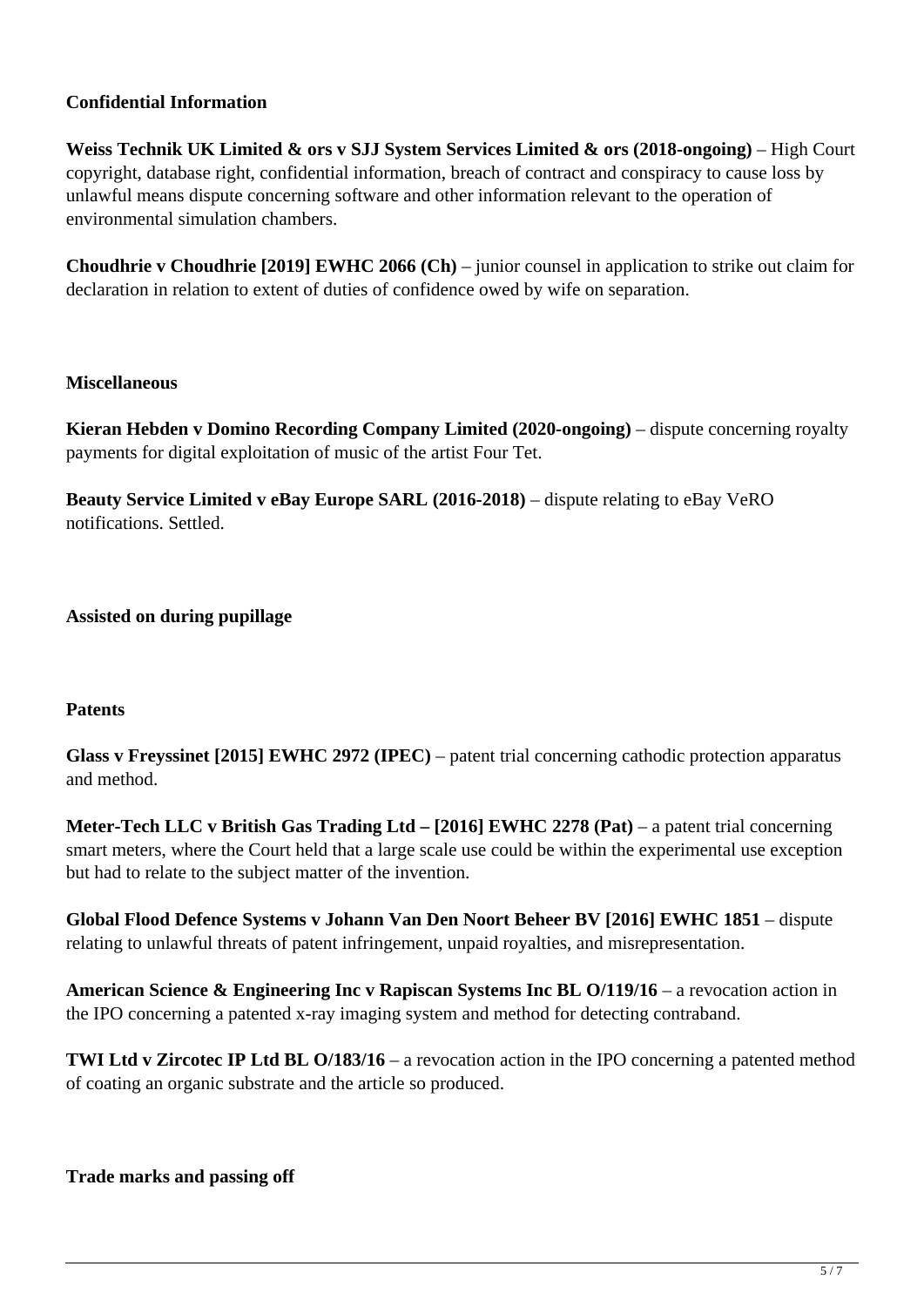**Oran Pre-Cast Limited v Oranmore Precast Limited [2016] EWHC 1846 (IPEC) – trade mark and** passing off dispute, also involving contractual issues relating to whether the claim had been compromised.

**Caspian Pizza Limited v Maskeen Shah [2015] EWHC 3567 (IPEC)** – trade mark, passing off and franchise dispute concerning a franchise of pizza restaurants.

**Jaguar Land Rover Ltd v Bombardier Recreational Products Inc [2016] EWHC 3266 (Ch) – trade** mark case relating to the use of the name "Defender" on off-road vehicles.

**Coreix Ltd v CoreTX Holdings Plc [2017] EWHC 1695 (IPEC)** – assisted drafting pleadings in trade mark infringement dispute between telecoms businesses.

**Clarins v. Avon (2016)** – a case relating to comparative advertising for "Anti-Ageing" serums.

**FITBUG O/554/15** – cancellation and revocation action in the trade mark registry.

**SOULUXE O/445/16** – trade mark opposition.

#### **Copyright**

**PPL v Nightclub (London) Ltd [2016] EWHC 892** – committal for breach of an injunction restraining the public performance of sound recordings.

#### **Designs**

**PMS International v Magmatic [2016] UKSC 12 – the leading Supreme Court case on Registered** Community Designs concerning the well-known "Trunki" suitcase.

### **Membership**

IP Bar Association

Chancery Bar Association

AIPPI

IPSoc (the society for junior IP practitioners)

### **Qualifications and Regulations**